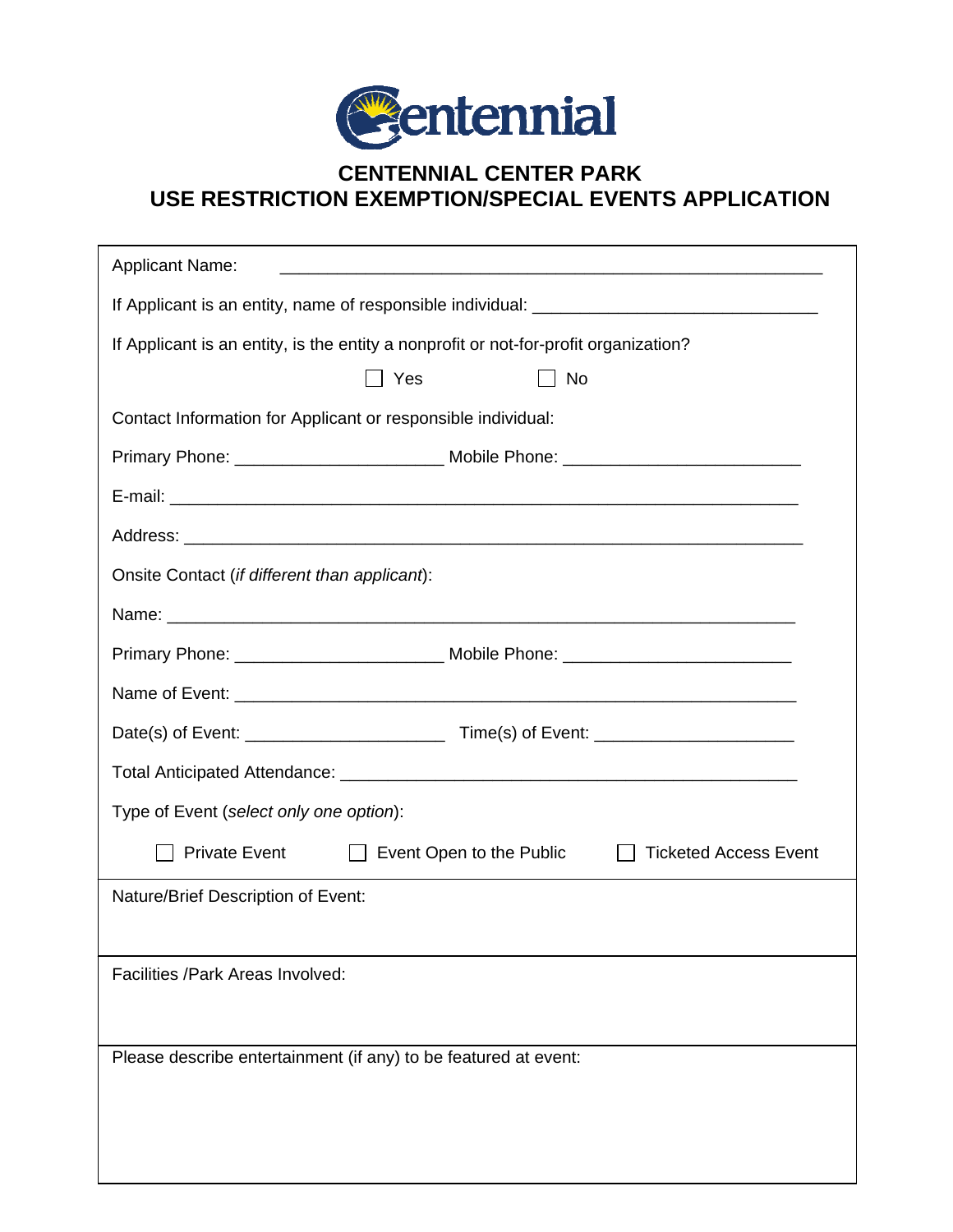## **Restrictions for Which Exemption Is Sought**

Г

| Check restricted uses for which an exemption is sought and provide details on all checked items<br>in the lines following.                                                                                                                                                                                                                                                                                                                                                                                                                                                                                                                                                                                                                                                                                                                                                          |  |
|-------------------------------------------------------------------------------------------------------------------------------------------------------------------------------------------------------------------------------------------------------------------------------------------------------------------------------------------------------------------------------------------------------------------------------------------------------------------------------------------------------------------------------------------------------------------------------------------------------------------------------------------------------------------------------------------------------------------------------------------------------------------------------------------------------------------------------------------------------------------------------------|--|
| Place or post signs.<br>Camp overnight.<br>Park motor vehicles overnight.<br>Utilize a grill other than those provided in the in the Park.<br>Utilize a device involving an open flame or internal combustion (e.g. generator).<br>Enter or remain in the Park during off-hours.<br>Enter the Park at any point other than paved or gated access points.<br>Enter the Park with a motor vehicle.<br>Operate remote control or control-line devices in the air or on the ground.<br>Ride bicycles, scooters, skateboards, roller skates, roller blades or similar wheeled<br>recreational equipment.<br>Restrict access to an area other than a designated reservation site (e.g. parking lot)<br>$\Box$<br>Use of any amplified sound system that produces sound audible beyond 25 feet.<br>Utilize 800 amp electrical service (amphitheater only – requires licensed electrician). |  |
| Sell tangible or intangible goods or services (excluding food or beverages).<br>Sell or offer for sale food or nonalcoholic beverage.                                                                                                                                                                                                                                                                                                                                                                                                                                                                                                                                                                                                                                                                                                                                               |  |
| Consumption of alcoholic beverages.                                                                                                                                                                                                                                                                                                                                                                                                                                                                                                                                                                                                                                                                                                                                                                                                                                                 |  |
| Install or erect any structure including, but not limited to, tents, booths, stands,<br>awnings, stages, inflatable amusements and canopies other than temporary<br>awnings and umbrellas for shade not exceeding 25 square feet.                                                                                                                                                                                                                                                                                                                                                                                                                                                                                                                                                                                                                                                   |  |
| Please provide details on all exemptions sought (location, nature, duration, quantity,<br>dimensions, etc.).                                                                                                                                                                                                                                                                                                                                                                                                                                                                                                                                                                                                                                                                                                                                                                        |  |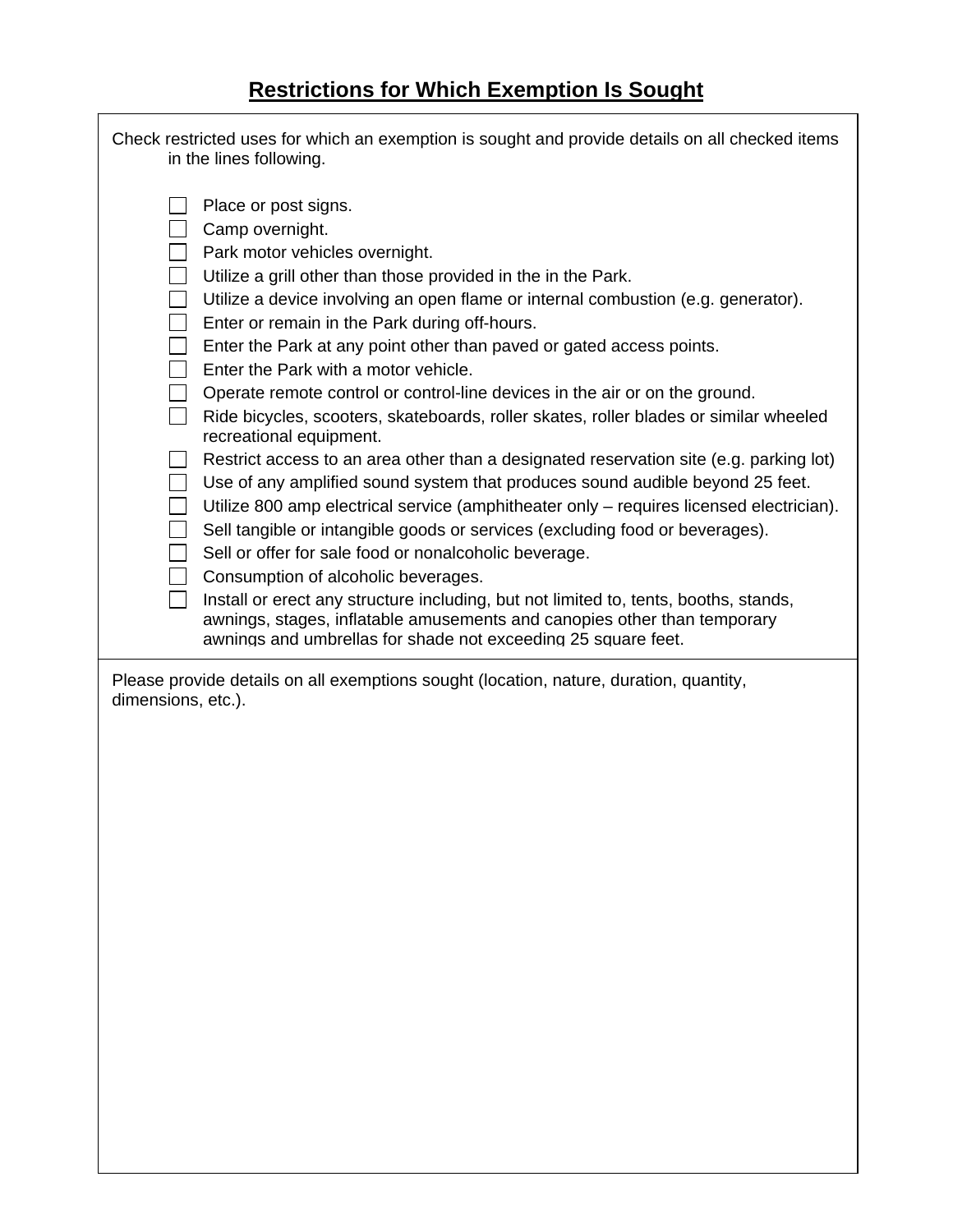## **Large, Public or Ticketed Event**

Complete this section only if your event meets one or more of the following criteria:

- 1. Anticipated attendance exceeds 300
- 2. Event is open to the public or restricted to individuals with a paid event ticket
- 3. The City has determined that the nature of the event requires the issuance of a special event permit.

| <b>Public and Ticketed Events</b> (skip to Attendance section if not applicable)<br>What methods and/or venues will be used to promote the event?      |  |  |
|--------------------------------------------------------------------------------------------------------------------------------------------------------|--|--|
| No<br>Will media coverage occur during the event?<br><b>Nes</b>                                                                                        |  |  |
| If yes, please list all anticipated organizations and the type of coverage anticipated.                                                                |  |  |
| Please list any celebrities or dignitaries that may be in attendance.                                                                                  |  |  |
| What, if any, areas are you requesting to restrict access to?                                                                                          |  |  |
|                                                                                                                                                        |  |  |
| <b>Attendance</b><br>Will attendees arrive at the same time (within 30 minutes)?<br>$\Box$ Yes $\Box$ No                                               |  |  |
| Will attendees depart at the same time (within 30 minutes)?<br>$\Box$ Yes $\Box$ No                                                                    |  |  |
| If "No" was answered to either of the above questions, please provide a timeline for the event<br>detailing anticipated attendance in hour increments. |  |  |
|                                                                                                                                                        |  |  |
| 5 <sup>th</sup> Hour: 6 <sup>th</sup> Hour: 7 <sup>th</sup> Hour: 7 <sup>th</sup> Hour: 8 <sup>th</sup> Hour:                                          |  |  |
| 9th Hour: _____________ 10th Hour: ____________ 11th Hour: ___________ 12th Hour: _________                                                            |  |  |
| 13 <sup>th</sup> Hour: __________ 14 <sup>th</sup> Hour: _________ 15 <sup>th</sup> Hour: _________ 16 <sup>th</sup> Hour: ________                    |  |  |